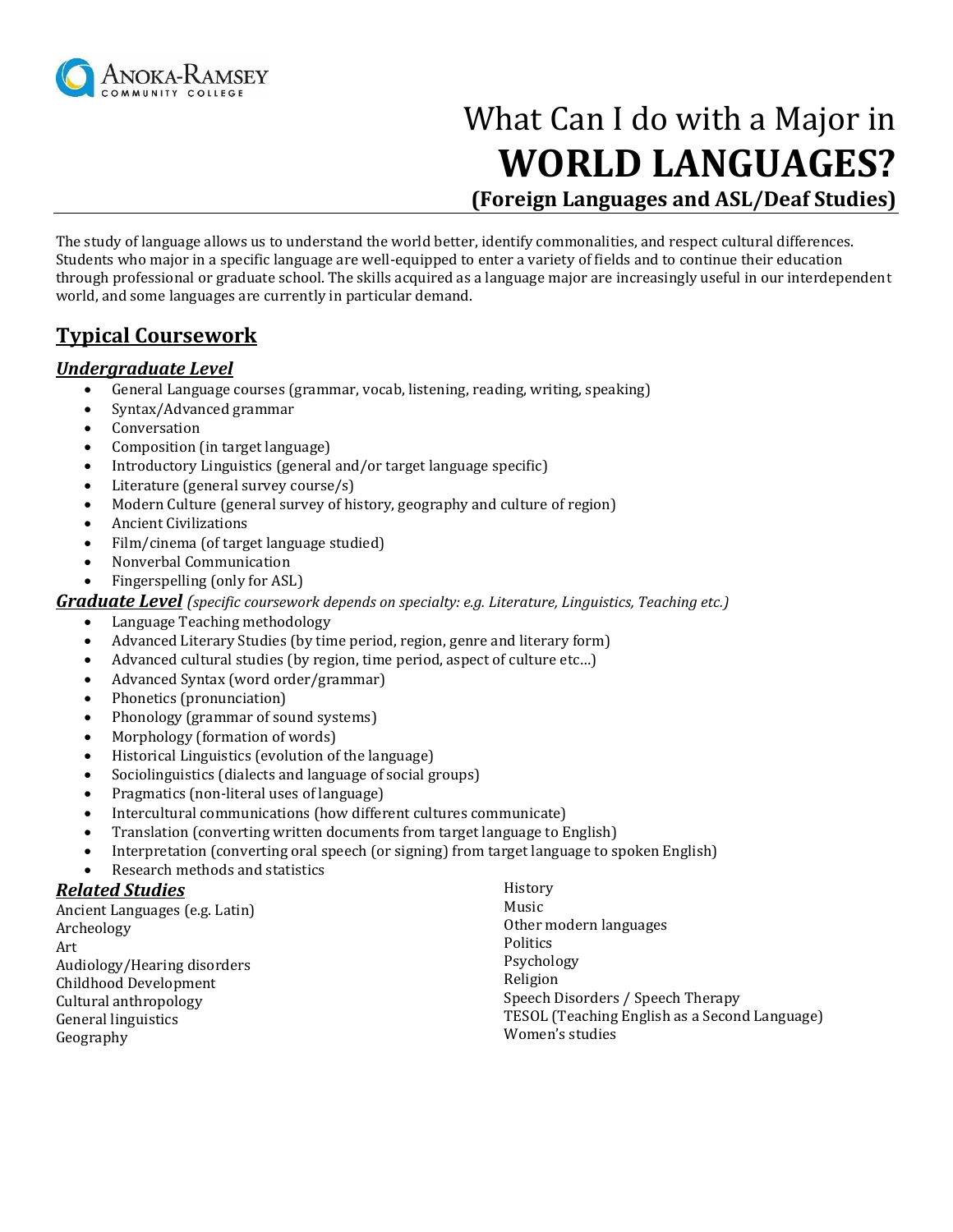## **Related Major Skills**

Speaking to groups Reading/writing another language Clarifying ideas Writing clearly Understanding historical language change Explaining complex concepts Reading critically Interpreting data Evaluating information Evaluating evidence Comparing translations interpretations Gathering information Working with original sources in many fields Organizing materials/information Summarizing ideas Compiling/recording data

## **Directly-Related Occupations**

Advertising Manager Air Traffic Assistant Archivist Art Dealer Banking Correspondent Peacekeeper Civil Service Employee Consultant Copywriter Court Interpreter Cultural Attaché or Officer Customs /Immigration Officer Drug Enforcement Agent Editor Escort/Guide FBI/CIA Agent Filmmaker Financial Planning Foreign Correspondent Foreign Diplomat Foreign Exchange Trader Foreign Service Officer or Specialist Importer/Exporter Intelligence Specialist International Account Manager / Bank Officer International Conference Planner International Consultant International Hotel Admin. International Trade Specialist Interpreter

Evaluating results Collaborating as part of a team Determining the needs of others Acknowledging value systems Listening carefully Interviewing non-judgmentally Designing instruments Reporting and editing Establishing hypotheses Reading for content and structure Working with research subjects Communicating between cultures Understanding cultural diversity Assessing needs Adapting to other cultures Weighing values

Journalist / Reporter Lawyer Library Technician / Media Specialist Linguist Missionary Multi-Lingual Port Receptionist Museum Curator National Security Agent Negotiator Overseas Personnel or Plant Manager Paralegal Peace Corps Volunteer Pharmaceutical Rep. Politician Proofreader Publishing Specialist Radio/TV Announcer Salesperson Senior Credit Analyst Sports Agent Educator (foreign language, ESL or bilingual) Telecommunications Sales Tour Organizer Translator Transport Equipment Manager Travel Agent Travel Writer UNESCO Official

## **Who Hires for this Occupation?**

The hiring opportunities vary greatly but would include government agencies, schools, hospitals, corporations, military and business organizations.

#### **MN Colleges & Universities with a major in ASL**

North Central University The St. Catherine University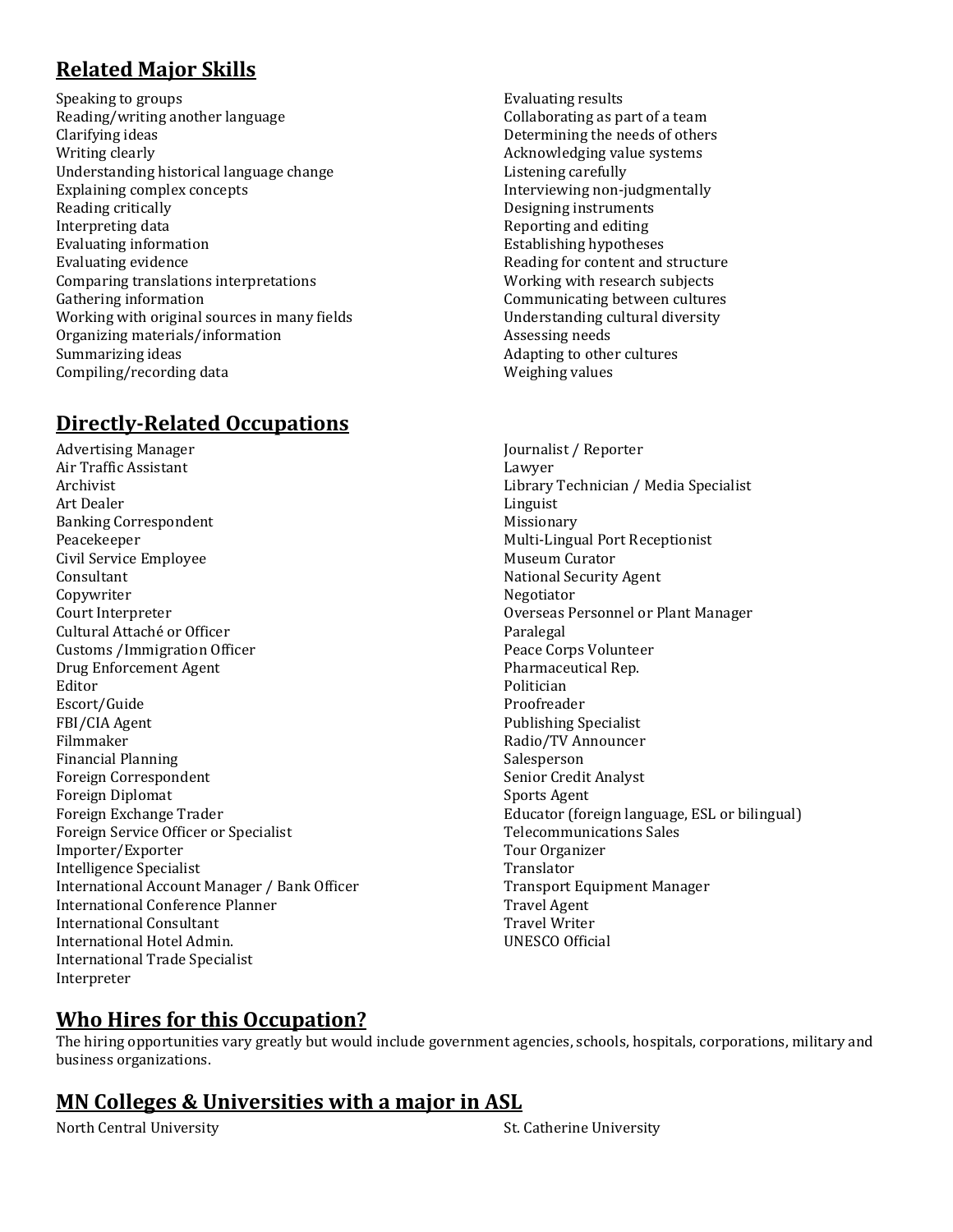#### **MN Colleges and Universities with a major in Chinese**

Carleton College Hamline University College of St. Benedict **Macalester College** Macalester College Concordia College  $S_t$ . St. John's University

#### **MN Colleges & Universities with a major in French**

Augsburg College Bethel University College of St. Benedict College of St. Scholastica Concordia College Gustavus Adolphus College Hamline University Macalester College

Minnesota State University, Mankato St. Catherine University St. Cloud State University St. John's University St. Olaf College University of Minnesota, Duluth University of Minnesota, Morris University of St. Thomas

#### **Colleges and Universities with a major in German**

Augsburg College Carleton College College of St. Benedict College of St. Scholastica Concordia College Hamline University Macalester College Minnesota State University, Mankato St. Cloud State University

St. John's University St. Olaf College University of Minnesota, Duluth University of Minnesota, Morris University of Minnesota, Twin Cities University of St. Thomas

#### **MN Colleges and Universities with a major in Spanish**

Augsburg College Bemidji State University Bethel University Carleton College College of St. Benedict College of St. Scholastica Concordia College Gustavus Adolphus College Hamline University Macalester College Minnesota State University, Mankato Minnesota State University, Moorhead

Southwest State University St. Catherine University St. Cloud State University St. John's University St. Mary's University of Minnesota – Winona St. Olaf College University of Minnesota, Duluth University of Minnesota, Morris University of Minnesota, Twin Cities University of Northwestern, St. Paul University of St. Thomas Winona State University

#### **Professional Association Links**

[American Association for Applied Linguistics, http://www.aaal.org/](http://www.aaal.org/) [American Council on the Teaching of Foreign Languages,](http://www.actfl.org/) <http://www.actfl.org/> American Association of Teachers of German,<http://www.aatg.org/> American Sign Language Linguistic Research Project,<http://www.bu.edu/asllrp/> American Sign Language Teachers Association[, http://www.aslta.org/](http://www.aslta.org/) - Click on "Certification" [American Translators Association,](http://www.atanet.org/bin/view.pl/181.html)<http://www.atanet.org/> Association for Asian Studies[, https://www.asian-studies.org/](https://www.asian-studies.org/)  Council for European Studies[, http://councilforeuropeanstudies.org/](http://councilforeuropeanstudies.org/) -Browse articles & menu topics [Foreign Language Associations](http://www.discoverfrance.net/France/Language/DF_lang_assn.shtml) (links to associations), [http://www.discoverfrance.net/France/Language/DF\\_lang\\_assn.shtml](http://www.discoverfrance.net/France/Language/DF_lang_assn.shtml) Gallaudet University Department of American Sign Language and Deaf Studies [http://deafstudies.gallaudet.edu](http://deafstudies.gallaudet.edu/)  [Modern Language Association, http://www.mla.org/](http://www.mla.org/) - Browse articles & resources on side menu bar National Association of the Deaf, http://www.nad.org - Browse areas of interest